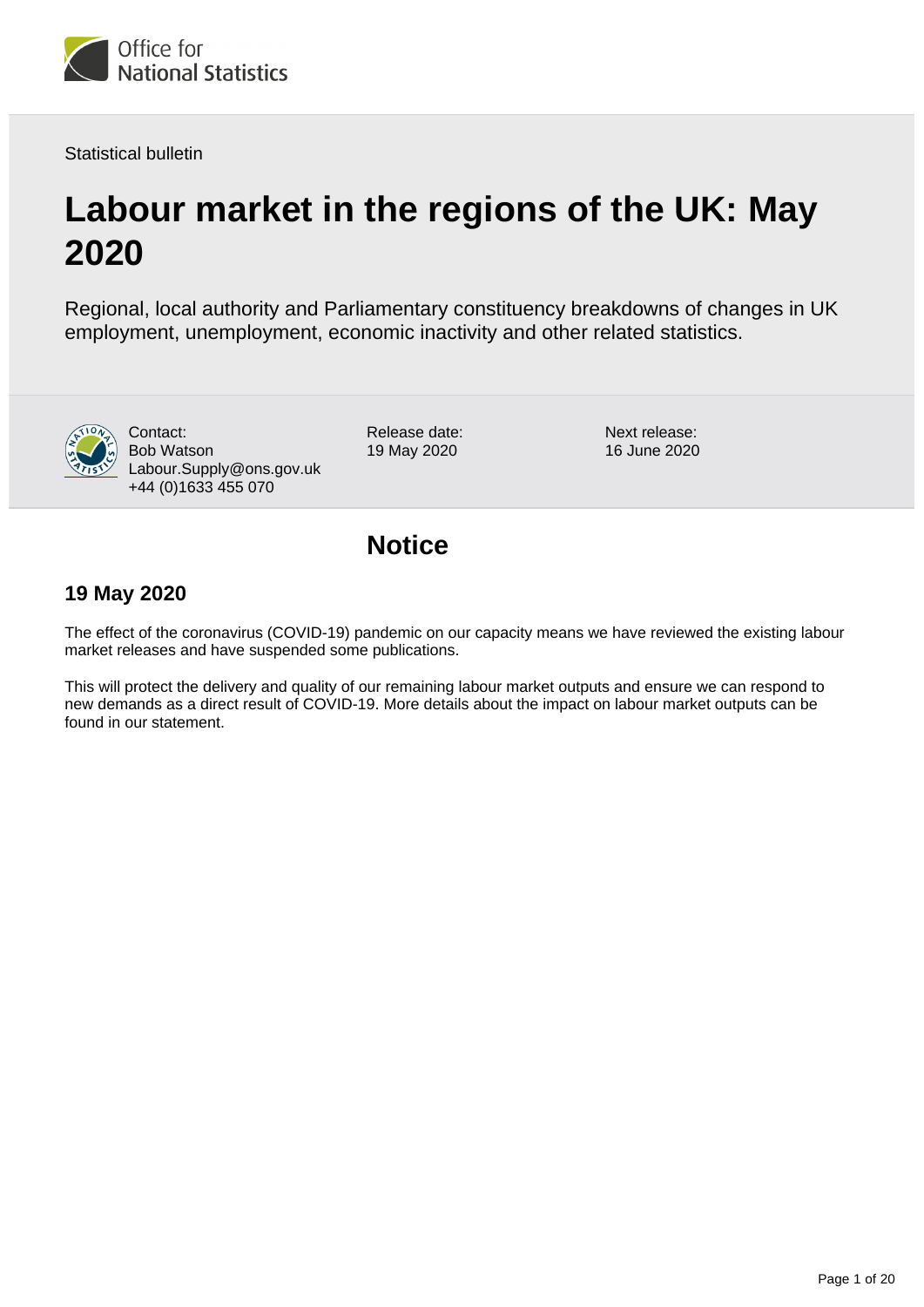# **Table of contents**

- 1. [Main points](#page-2-0)
- 2. [Regional labour market summary](#page-2-1)
- 3. [Employment](#page-4-0)
- 4. [Workforce jobs \(first published 17 March 2020\)](#page-5-0)
- 5. [Actual hours worked \(first published 21 April 2020\)](#page-7-0)
- 6. [Unemployment](#page-8-0)
- 7. [Economic inactivity](#page-10-0)
- 8. [Local labour market indicators](#page-11-0)
- 9. [Regional labour market data](#page-12-0)
- 10. **[Glossary](#page-12-1)**
- 11. [Measuring the data](#page-13-0)
- 12. [Strengths and limitations](#page-16-0)
- 13. [Related links](#page-19-0)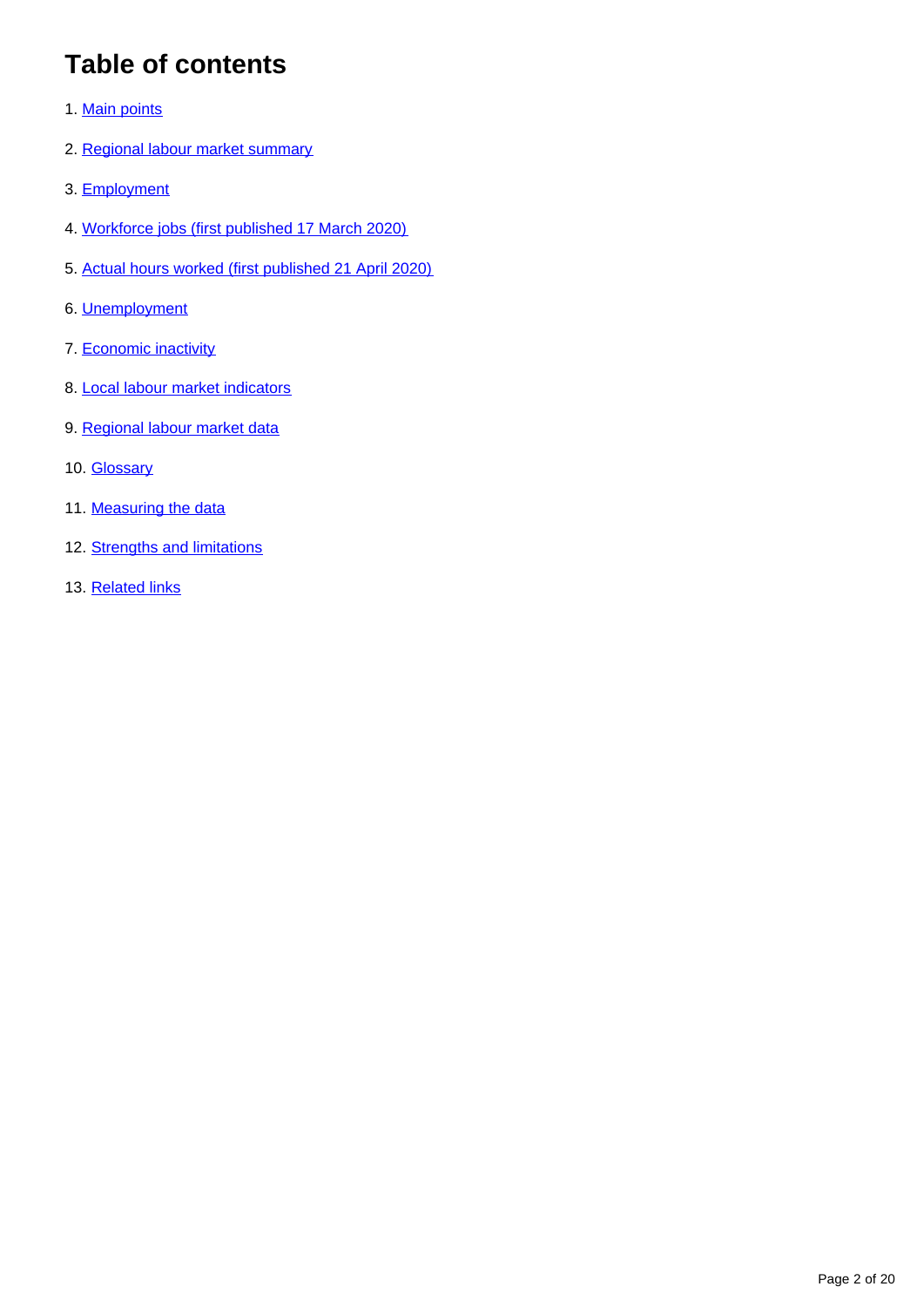# <span id="page-2-0"></span>**1 . Main points**

- For the three months ending March 2020, the highest employment rate estimate in the UK was in the South East (80.2%) and the lowest was in Northern Ireland (72.4%).
- For the three months ending March 2020, the highest unemployment rate estimate in the UK was in the North East (5.4%) and the lowest was in Northern Ireland (2.4%).
- For the three months ending March 2020, the highest economic inactivity rate estimate in the UK was in Northern Ireland (25.8%) and the lowest was in the South East (17.3%).
- Between September and December 2019, the largest estimated increase in workforce jobs in the UK was in London at 43,000, while the largest decrease was in the North West at 53,000.
- In December 2019, the region with the highest estimated proportion of workforce jobs in the services sector was London at 91.5%, while the East Midlands had the highest proportion of jobs in the production sector at 13.2%.
- The highest average estimated actual weekly hours worked, for the 12 months ending December 2019, was in London at 33.8 hours and the lowest was in the North East at 30.9 hours; for full-time and part-time workers, it was highest for both in Northern Ireland, at 38.4 hours and 17.0 hours respectively.

### **Coronavirus and Labour Force Survey estimates**

The Labour Force Survey (LFS) estimates presented in this bulletin are based on interviews that took place throughout the period from the start of January to the end of March 2020. Consequently, most interviews relate to the period prior to the implementation of coronavirus (COVID-19) social distancing measures. Interviews in the final week of March 2020 relate to the period following the government closure of schools, introduction of lockdown and announcement of measures aimed at protecting businesses and jobs.

The International Labour Organization (ILO) definition of employment includes those who worked in a job for at least one hour and those temporarily absent from a job. Workers furloughed under the Coronavirus Job Retention Scheme (CJRS), or who are self-employed but temporarily not in work, have a reasonable expectation of returning to their jobs after a temporary period of absence. Therefore, they are classified as employed under the ILO definition.

The data in this bulletin come from the Labour Force Survey, a survey of households. It is not practical to survey every household each quarter, so these statistics are estimates based on a large sample.

# <span id="page-2-1"></span>**2 . Regional labour market summary**

Table 1 shows the latest estimates for employment, unemployment and economic inactivity for January to March 2020 and a comparison with the previous quarter (October to December 2019). Comparing non-overlapping periods (January to March 2020 with October to December 2019) provides a more robust short-term comparison.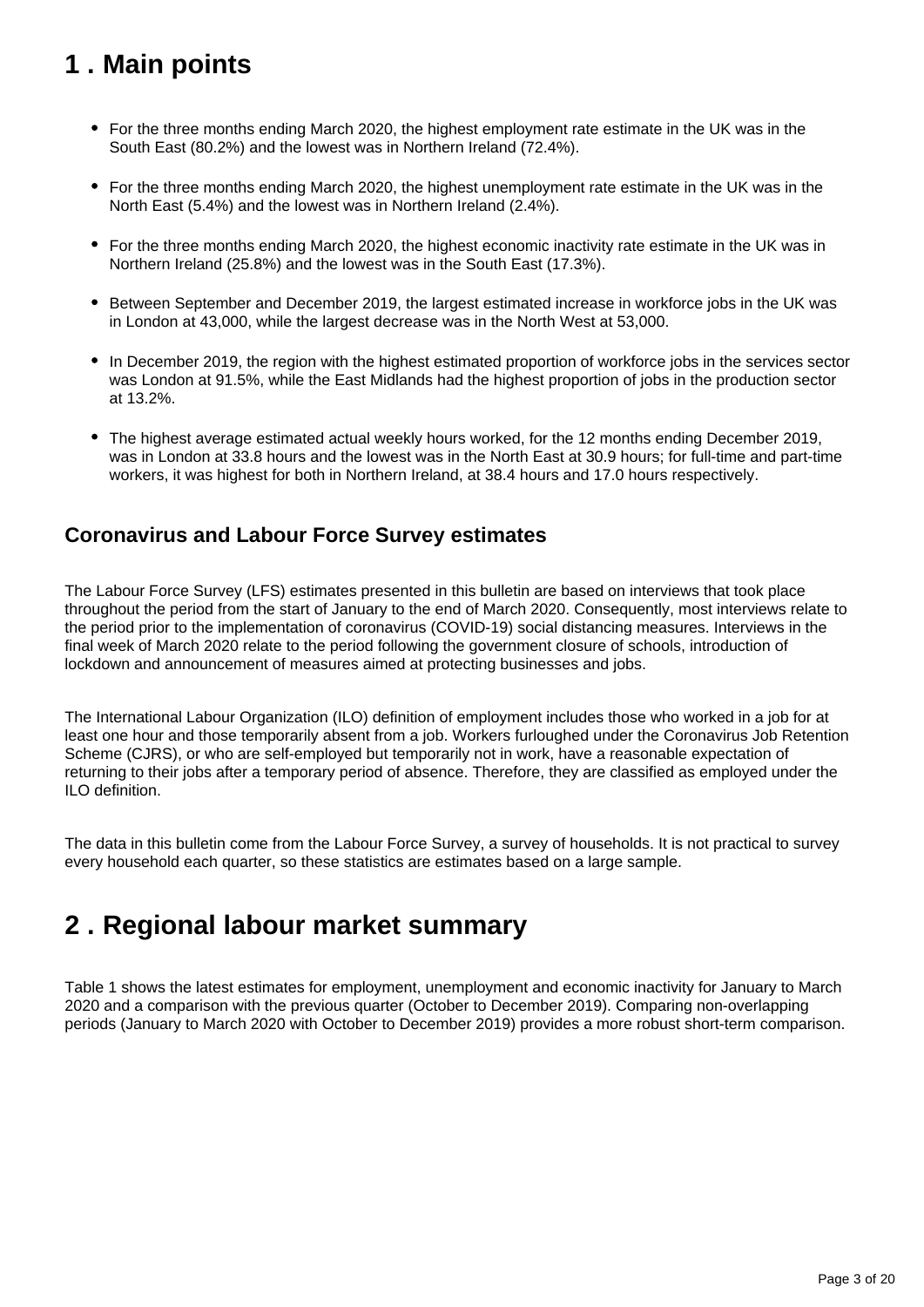Table 1: Summary of latest headline estimates for regions of the UK, seasonally adjusted, January to March 2020

|                                | <b>Employment</b><br>rate <sup>1</sup> (%) aged<br>16 to 64 years | Change on<br>October to<br><b>December</b><br>2019 | <b>Unemployment</b><br>rate <sup>2</sup> (%) aged 16<br>years and over | Change on<br>October to<br><b>December</b><br>2019 | <b>Inactivity</b><br>rate <sup>3</sup> $(\%)$<br>aged 16 to<br>64 years | Change on<br>October to<br><b>December</b><br>2019 |
|--------------------------------|-------------------------------------------------------------------|----------------------------------------------------|------------------------------------------------------------------------|----------------------------------------------------|-------------------------------------------------------------------------|----------------------------------------------------|
| UK                             | 76.6                                                              | 0.2                                                | 3.9                                                                    | 0.1                                                | 20.2                                                                    | $-0.3$                                             |
| Great<br><b>Britain</b>        | 76.8                                                              | 0.2                                                | 3.9                                                                    | 0.1                                                | 20.0                                                                    | $-0.3$                                             |
| England                        | 77.1                                                              | 0.2                                                | 4.0                                                                    | 0.1                                                | 19.6                                                                    | $-0.4$                                             |
| North East                     | 72.9                                                              | 1.8                                                | 5.4                                                                    | $-0.7$                                             | 22.9                                                                    | $-1.3$                                             |
| North West 76.2                |                                                                   | 0.3                                                | 4.0                                                                    | $-0.3$                                             | 20.5                                                                    | $-0.2$                                             |
| Yorkshire<br>and The<br>Humber | 73.9                                                              | 0.6                                                | 4.3                                                                    | $-0.2$                                             | 22.7                                                                    | $-0.5$                                             |
| East<br>Midlands               | 78.2                                                              | $-0.2$                                             | 3.8                                                                    | 0.2                                                | 18.7                                                                    | 0.1                                                |
| West<br>Midlands               | 75.0                                                              | $-0.5$                                             | 5.0                                                                    | 0.6                                                | 21.0                                                                    | 0.1                                                |
| East                           | 78.0                                                              | $-0.6$                                             | 3.7                                                                    | 0.4                                                | 18.9                                                                    | 0.1                                                |
| London                         | 76.9                                                              | 1.4                                                | 4.7                                                                    | 0.4                                                | 19.4                                                                    | $-1.7$                                             |
| South East 80.2                |                                                                   | 0.1                                                | 2.9                                                                    | $-0.2$                                             | 17.3                                                                    | 0.0                                                |
| South West 79.2                |                                                                   | $-1.0$                                             | 3.1                                                                    | 0.3                                                | 18.2                                                                    | 0.7                                                |
| Wales                          | 74.3                                                              | $-0.1$                                             | 3.2                                                                    | 0.3                                                | 23.2                                                                    | $-0.1$                                             |
| Scotland                       | 74.7                                                              | $-0.3$                                             | 4.1                                                                    | 0.6                                                | 22.1                                                                    | $-0.1$                                             |
| Northern<br>Ireland            | 72.4                                                              | 0.0                                                | 2.4                                                                    | 0.0                                                | 25.8                                                                    | 0.0                                                |

Source: Office for National Statistics - Labour Force Survey

Notes

- 1. Calculation of headline employment rate: number of employed people aged from 16 to 64 years divided by the population aged from 16 to 64 years. Population is the sum of employed plus unemployed plus inactive. [Back to table](#page-0-0)
- 2. Calculation of headline unemployment rate: number of unemployed people aged 16 years and over divided by the sum of employed people aged 16 years and over plus unemployed people aged 16 years and over., Calculation of headline economic inactivity rate: number of economically inactive people aged from 16 to 64 years divided by the population aged from 16 to 64 years. Population is the sum of employed plus unemployed plus inactive. [Back to table](#page-0-0)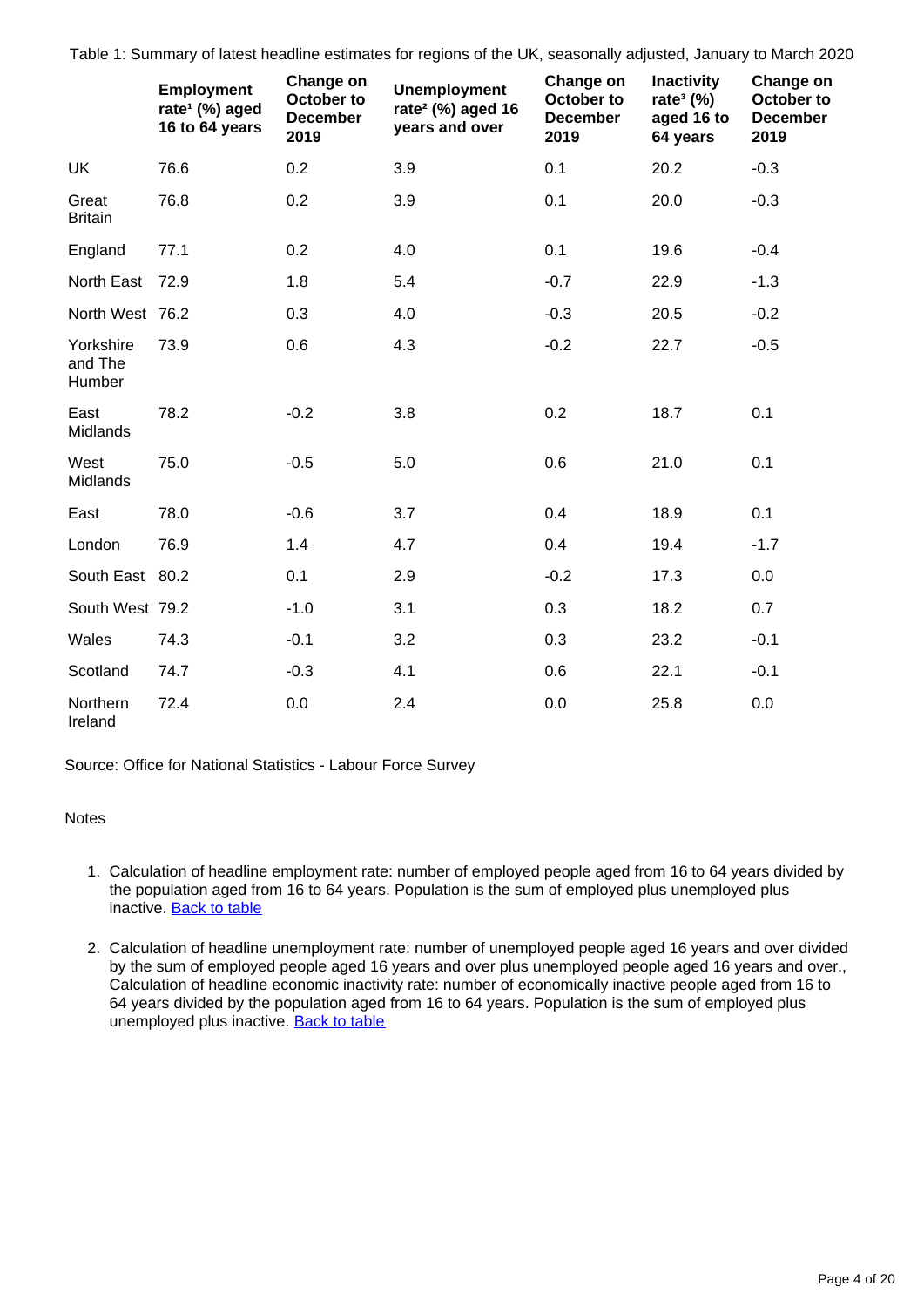# <span id="page-4-0"></span>**3 . Employment**

#### **Figure 1: The South East had the highest employment rate in the UK and a record high employment rate for the region**

**Employment rate estimates by UK region and comparison year-on-year, seasonally adjusted, between January to March 2019 and January to March 2020**

## Figure 1: The South East had the highest employment rate in the UK and a record high employment rate for the region

Employment rate estimates by UK region and comparison year-on-year, seasonally adjusted, between January to March 2019 and January to March 2020



#### **Source: Office for National Statistics – Labour Force Survey**

[Employment](https://www.ons.gov.uk/employmentandlabourmarket/peopleinwork/employmentandemployeetypes/methodologies/aguidetolabourmarketstatistics#employment) measures the number of people aged 16 years and over in paid work and those who had a job that they were temporarily away from. The employment rate is the proportion of people aged between 16 and 64 years who are in employment.

The employment rate estimate for people aged between 16 and 64 years for the UK was 76.6% for the period January to March 2020. This is an increase of 0.2 percentage points compared with the previous quarter (October to December 2019).

The UK region with the highest employment rate estimate was the South East at 80.2%. The rate in the South East was a record high for the region, along with a record high employment level. The highest estimated rate for the same period last year was in the South West at 79.6%. The next highest employment rate estimate for January to March 2020 was seen in the South West at 79.2%, followed by the East Midlands at 78.2%. There was also a record high employment rate and level for London, with the rate at 76.9%, and a record high employment level for the North West at 76.2%.

The region with the lowest employment rate estimate was Northern Ireland at 72.4%, followed by the North East at 72.9%. The lowest estimated rate for the same period last year was in the North East at 71.1%.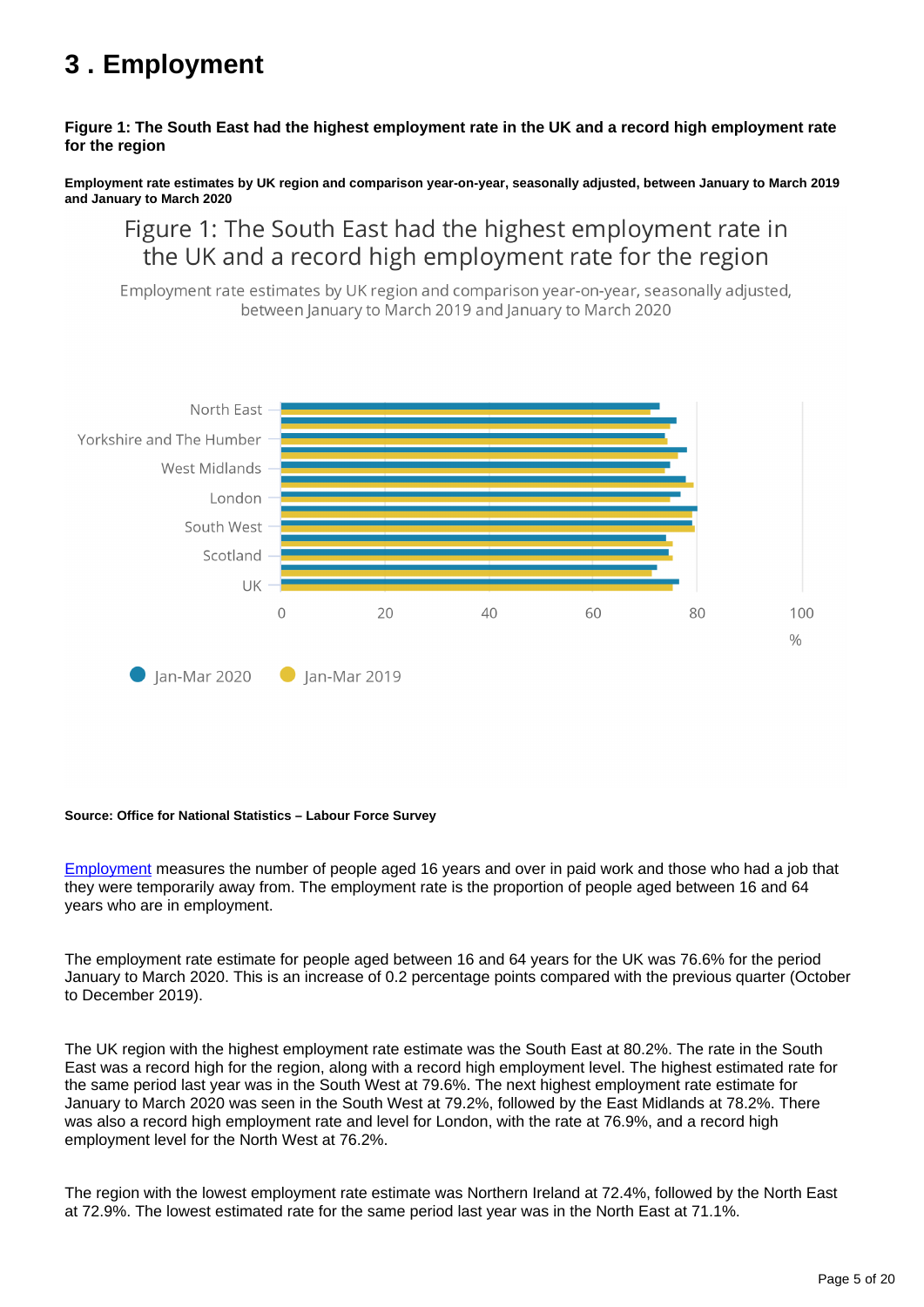The largest increase in the employment rate estimate, compared with October to December 2019, was in the North East at 1.8 percentage points, followed by London at 1.4 percentage points. The largest decrease in the employment rate estimates, compared with October to December 2019, was for the South West at 1.0 percentage point, followed by the East of England at 0.6 percentage points. Northern Ireland was largely unchanged compared with the previous quarter.

Over the year, the region with the largest increase in the employment rate was London at 1.9 percentage points, followed by the North East with an increase of 1.8 percentage points (Figure 1). The East of England saw the largest decrease in the employment rate at 1.4 percentage points, followed by Wales with a decrease of 1.1 percentage points.

# <span id="page-5-0"></span>**4 . Workforce jobs (first published 17 March 2020)**

#### **Figure 2: London saw the largest change in workforce jobs compared with last year**

**Change in estimated workforce jobs, by UK region, seasonally adjusted, December 2018 and December 2019**

Figure 2: London saw the largest change in workforce jobs compared with last year

Change in estimated workforce jobs, by UK region, seasonally adjusted, December 2018 and December 2019



#### **Source: Office for National Statistics – Workforce jobs**

[Workforce jobs](https://www.ons.gov.uk/employmentandlabourmarket/peopleinwork/employmentandemployeetypes/methodologies/aguidetolabourmarketstatistics#employmentandjobs) measures the number of filled jobs in the economy. The estimates are mainly sourced from employer surveys such as the Short-Term Employment Surveys (STES) and the Quarterly Public Sector Employment Survey (QPSES). Workforce jobs is a different concept from employment, which is sourced from the Labour Force Survey (LFS), as employment is an estimate of people and some people have more than one job.

A [comparison between estimates of employment and jobs](http://www.ons.gov.uk/employmentandlabourmarket/peopleinwork/employmentandemployeetypes/articles/reconciliationofestimatesofjobs/latest) article is available.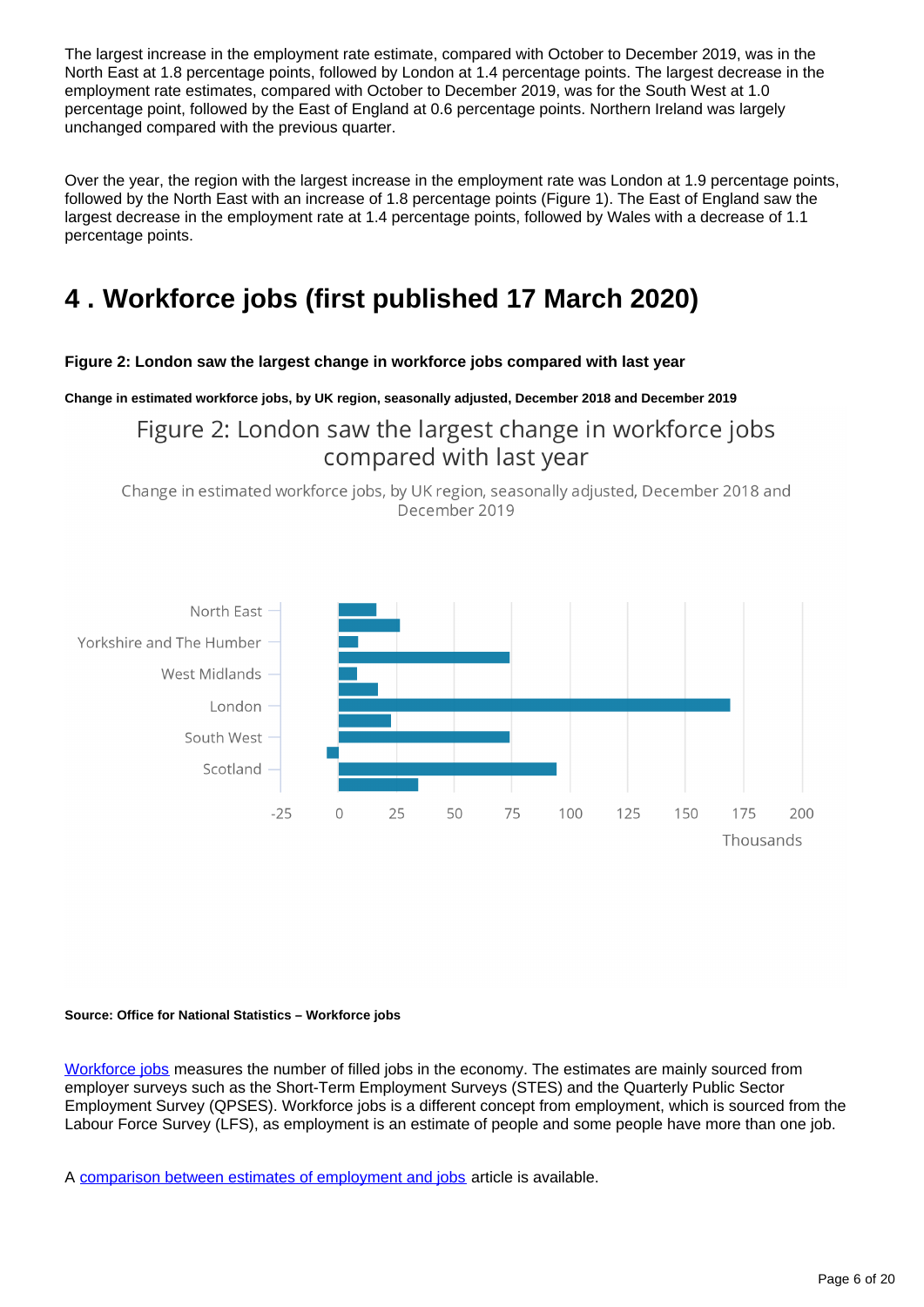For December 2019, there were an estimated 35.83 million workforce jobs in the UK; this is 67,000 more than for September 2019.

Workforce jobs increased in 6 of the 12 regions of the UK between September 2019 and December 2019. The largest estimated increase of 43,000 was in London, followed by the South East at 42,000.

The largest estimated decrease was in the North West at 53,000, followed by Wales, which decreased by 27,000.

Compared with the same month the previous year (December 2018), the largest estimated increase in workforce jobs was in London at 170,000. The only decrease was in Wales at 4,000 (Figure 2).

The East Midlands had the highest proportion of jobs in the production sector at 13.2% (Figure 3), while London had the lowest proportion at 3.1%. This is because London has primarily service-based industries within its region, such as financial and administrative sectors.

For the services sector, London had the highest proportion at 91.5%, while Northern Ireland had the lowest proportion at 78.4%. The services sector currently accounts for 83.6% of the total workforce jobs in the UK.

#### **Figure 3: Jobs in London are more dominated by the services sector than in other regions**

#### **Proportion of workforce jobs by broad industry group, by UK region, December 2019**

### Figure 3: Jobs in London are more dominated by the services sector than in other regions

Proportion of workforce jobs by broad industry group, by UK region, December 2019



#### **Source: Office for National Statistics – Workforce jobs**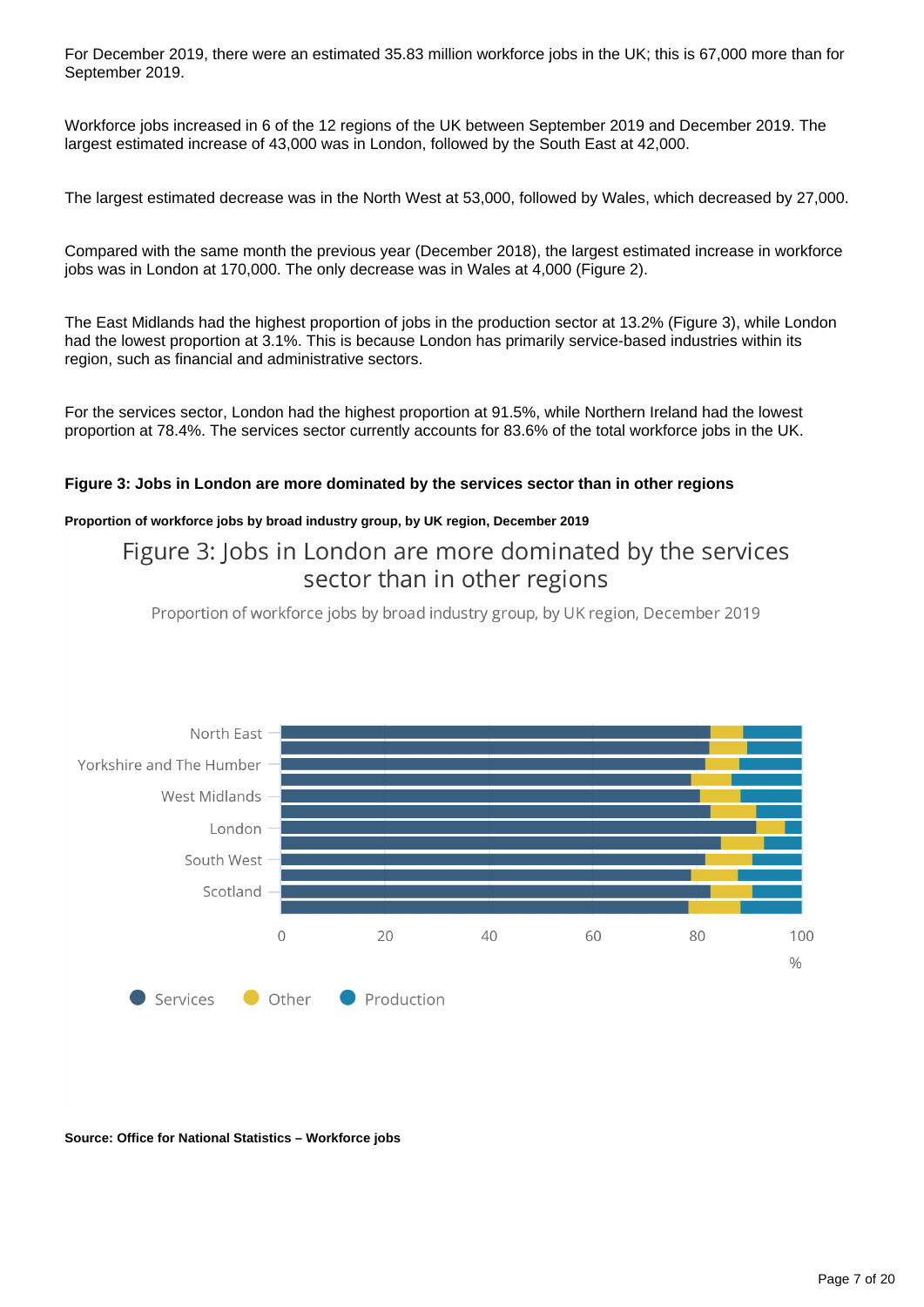# <span id="page-7-0"></span>**5 . Actual hours worked (first published 21 April 2020)**

#### **Figure 4: Men in Northern Ireland worked more hours than in any other region**

**Average (mean) estimated actual weekly hours of work, by UK region and by sex, January to December 2019**

## Figure 4: Men in Northern Ireland worked more hours than in any other region

Average (mean) estimated actual weekly hours of work, by UK region and by sex, January to December 2019



#### **Source: Source: Office for National Statistics – Annual Population Survey**

Statistics for [usual hours worked](https://www.ons.gov.uk/employmentandlabourmarket/peopleinwork/employmentandemployeetypes/methodologies/aguidetolabourmarketstatistics#hours-of-work) measure how many hours people usually work per week. Compared with actual [hours worked](https://www.ons.gov.uk/employmentandlabourmarket/peopleinwork/employmentandemployeetypes/methodologies/aguidetolabourmarketstatistics#hours-of-work), they are not affected by absences and so can provide a better measure of normal working patterns. For example, a person who usually works 37 hours a week but who was on holiday for a week would be recorded as working zero actual hours for that week, while usual hours would be recorded as 37 hours.

For the period January to December 2019, the UK region with the highest estimated average actual weekly hours worked (for all workers) was London at 33.8 hours, followed by Northern Ireland at 33.5 hours. The North East had the lowest number of hours worked at 30.9 hours.

The UK region with the largest increase in the average hours worked, compared with the same period of the previous year (January to December 2018), was the South East with an increase of 0.6 hours. The largest decrease in the average hours worked was in the North East with a decrease of 0.7 hours.

The region with the highest average actual weekly hours worked in full-time jobs was Northern Ireland at 38.4 hours. This is a decrease of 0.1 hours compared with the same period of the previous year (January to December 2018). The regions with the lowest average actual weekly hours worked in full-time jobs were the North East and East of England, both at 35.9 hours. For part-time jobs, the region with the highest average hours worked was Northern Ireland at 17.0 hours and the region with the lowest was the South West at 15.8 hours.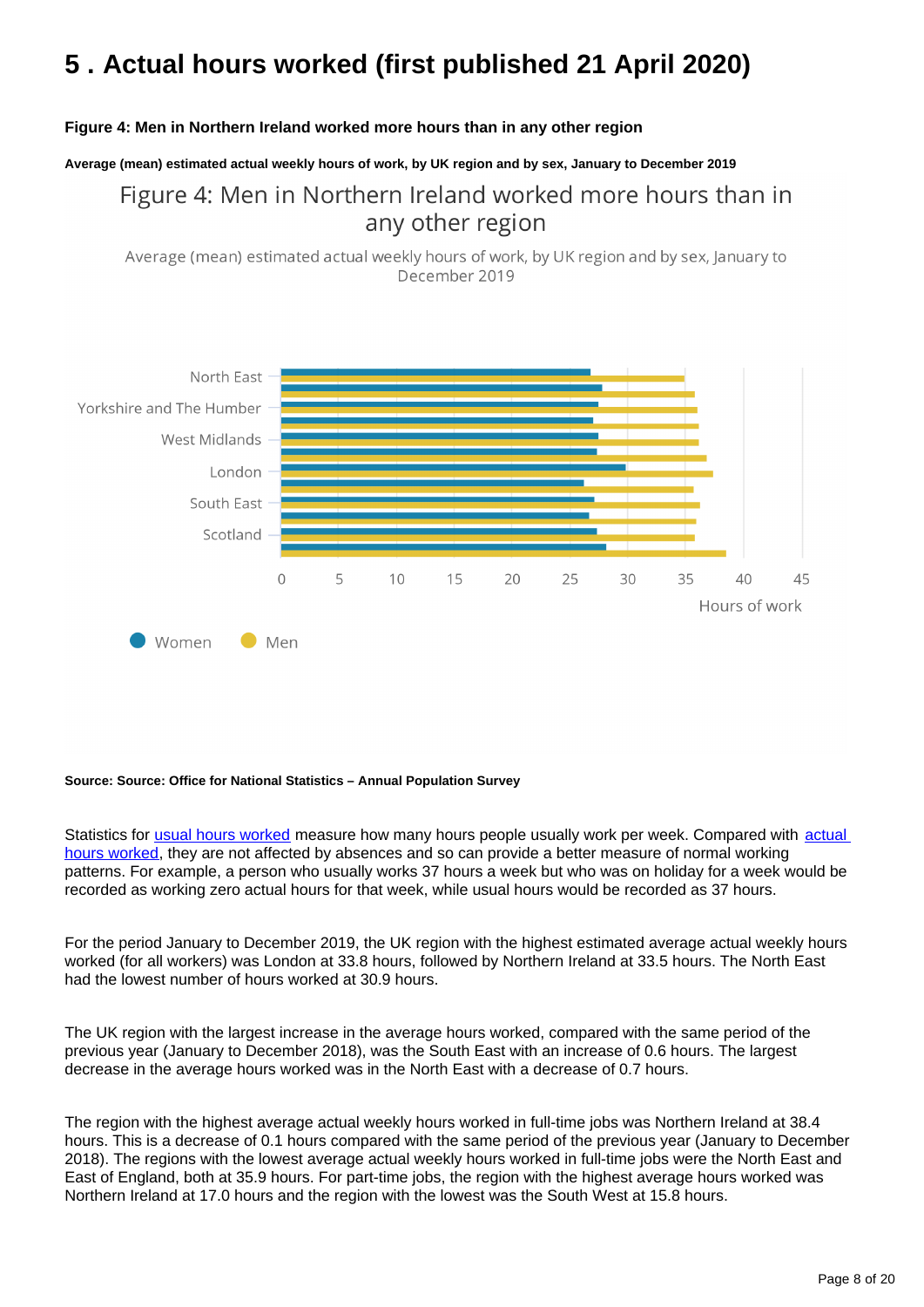For men, the region with the highest average hours worked was Northern Ireland at 38.2 hours and for women, it was London at 29.5 hours. The largest difference in average hours worked between men and women was in Northern Ireland, where men worked on average 9.9 more hours per week than women (Figure 4).

The largest overall change compared with the same period of the previous year (January to December 2018) was seen for women in the South East, where the average hours worked increased by 1.0 hour to 27.5 hours. In comparison, for men, the largest change was in the North East, where the average hours worked decreased by 0.9 hours to 34.9 hours per week.

The region with the largest difference in total hours worked between men and women was London, where men worked a total of 32.0 million more hours than women. The region with the smallest difference was the North East, where men worked only 5.0 million more hours than women. The North East saw the largest decrease in total hours worked compared with the same period of the previous year (January to December 2018), while the South East saw the largest increase in total hours.

## <span id="page-8-0"></span>**6 . Unemployment**

### **Figure 5: The North East had the highest unemployment rate in the UK**

#### **Unemployment rates by UK region, seasonally adjusted, January to March 2020**

Figure 5: The North East had the highest unemployment rate in the UK

Unemployment rates by UK region, seasonally adjusted, January to March 2020



#### **Source: Office for National Statistics – Labour Force Survey**

[Unemployment](https://www.ons.gov.uk/employmentandlabourmarket/peopleinwork/employmentandemployeetypes/methodologies/aguidetolabourmarketstatistics#unemployment) measures people without a job who have been actively seeking work within the last four weeks and are available to start work within the next two weeks. The unemployment rate is not the proportion of the total population who are unemployed. It is the proportion of the economically active population (those in work plus those seeking and available to work) who are unemployed.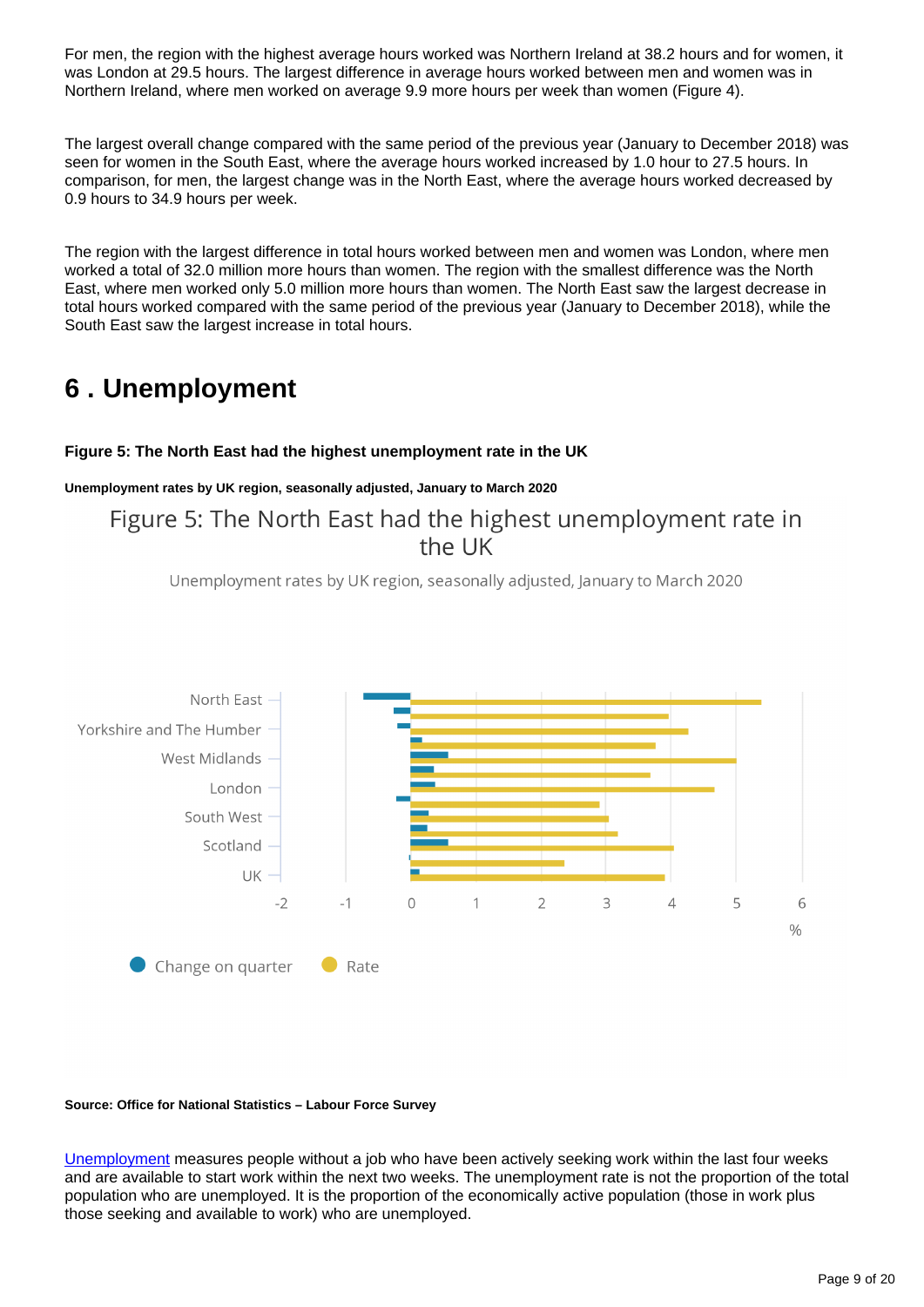Regional estimates for the unemployment rate are volatile, which needs to be allowed for when considering the pattern of change over time.

The unemployment rate estimate for people aged 16 years and over for the UK was 3.9% for the period January to March 2020; this is an increase of 0.1 percentage point compared with the previous quarter (October to December 2019) (Figure 5).

The UK region with the highest unemployment rate estimate for January to March 2020 was the North East at 5.4%, followed by the West Midlands at 5.0%.

The region with the lowest estimated unemployment rate was Northern Ireland at 2.4%. This was followed by the South East, with an unemployment rate of 2.9%, and the South West at 3.1%.

The largest increases in the unemployment rate on the previous quarter (October to December 2019) were seen in the West Midlands and Scotland, both at 0.6 percentage points, followed by the East of England and London, both at 0.4 percentage points.

The largest decrease in the unemployment rate estimate was in the North East at 0.7 percentage points, down from 6.1% to 5.4%. This was followed by the North West, with a decrease of 0.3 percentage points, and Yorkshire and The Humber and the South East, both with a decrease of 0.2 percentage points. Northern Ireland was largely unchanged compared with the previous quarter.

The regions with the largest increase in the unemployment rate estimates over the year were the East of England and Scotland, both at 0.8 percentage points, followed by the South West at 0.6 percentage points. The largest decrease was in Wales at 1.3 percentage points, followed by Yorkshire and The Humber and Northern Ireland, both at 0.5 percentage points. The North East remained largely unchanged compared with the same period last year.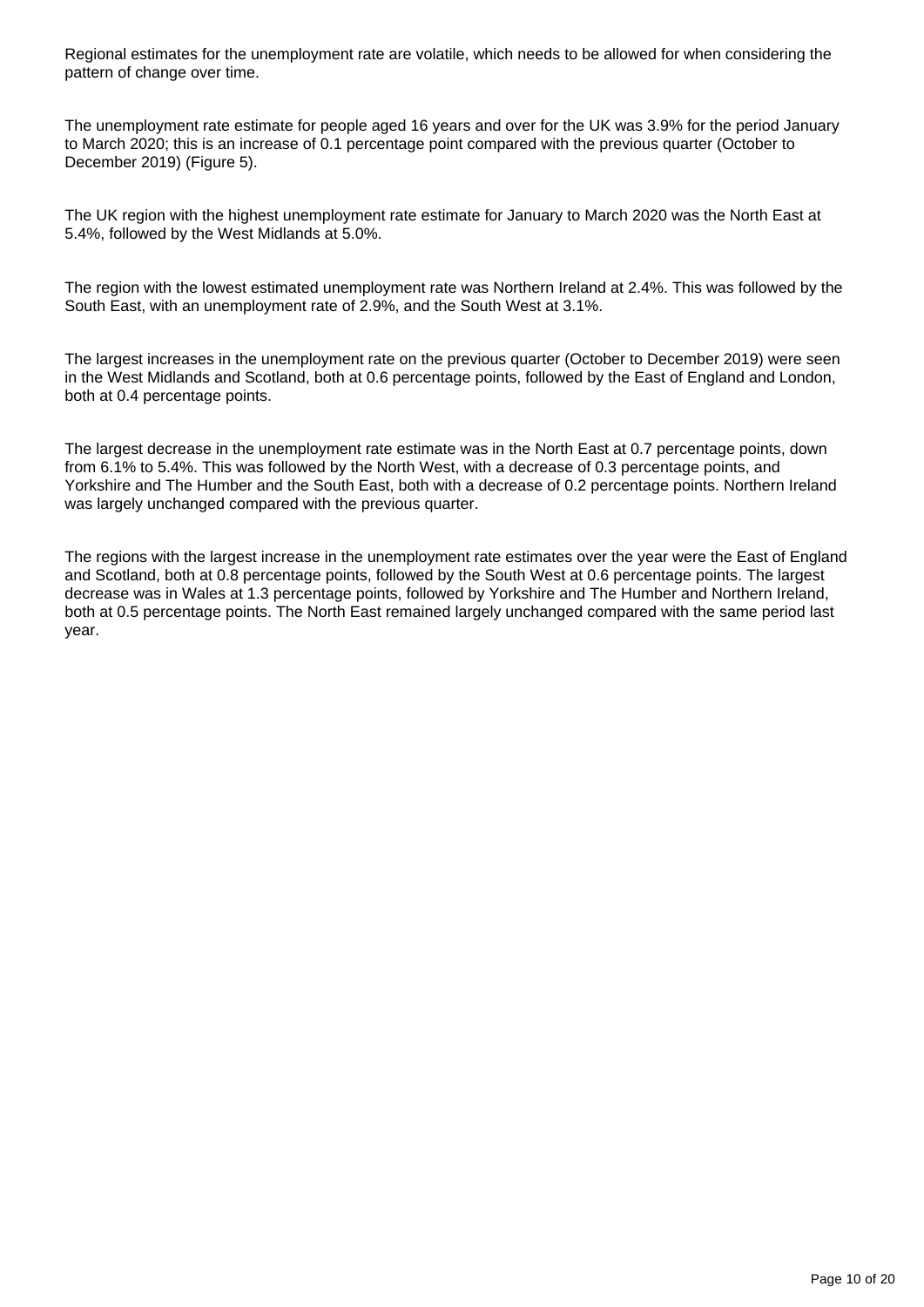# <span id="page-10-0"></span>**7 . Economic inactivity**

#### **Figure 6: Northern Ireland had the highest economic inactivity rate in the UK**

**Economic inactivity rate estimates by UK region and comparison year-on-year, seasonally adjusted, between January to March 2019 and January to March 2020**

Figure 6: Northern Ireland had the highest economic inactivity rate in the UK

Economic inactivity rate estimates by UK region and comparison year-on-year, seasonally adjusted, between January to March 2019 and January to March 2020



#### **Source: Office for National Statistics – Labour Force Survey**

[Economic inactivity](https://www.ons.gov.uk/employmentandlabourmarket/peopleinwork/employmentandemployeetypes/methodologies/aguidetolabourmarketstatistics/#economic-inactivity) measures people without a job but who are not classed as unemployed because they have not been actively seeking work within the last four weeks and/or they are unable to start work within the next two weeks. Our headline measure of economic inactivity is for those aged between 16 and 64 years.

The estimated economic inactivity rate for people aged between 16 and 64 years for the UK was 20.2% for the period January to March 2020; this is a decrease of 0.3 percentage points compared with the previous quarter (October to December 2019).

The UK region with the highest estimated rate was Northern Ireland at 25.8%, followed by Wales at 23.2%. Northern Ireland also had the highest economic inactivity rate, at 26.5%, in the same period the previous year. The current estimated rate in Northern Ireland is 5.6 percentage points higher than the UK rate.

The region with the lowest estimated rate was the South East at 17.3%, followed by the South West at 18.2% (Figure 6). London had a record low economic inactivity rate of 19.4%, driven by a record decrease in the economic inactivity level compared with the previous quarter.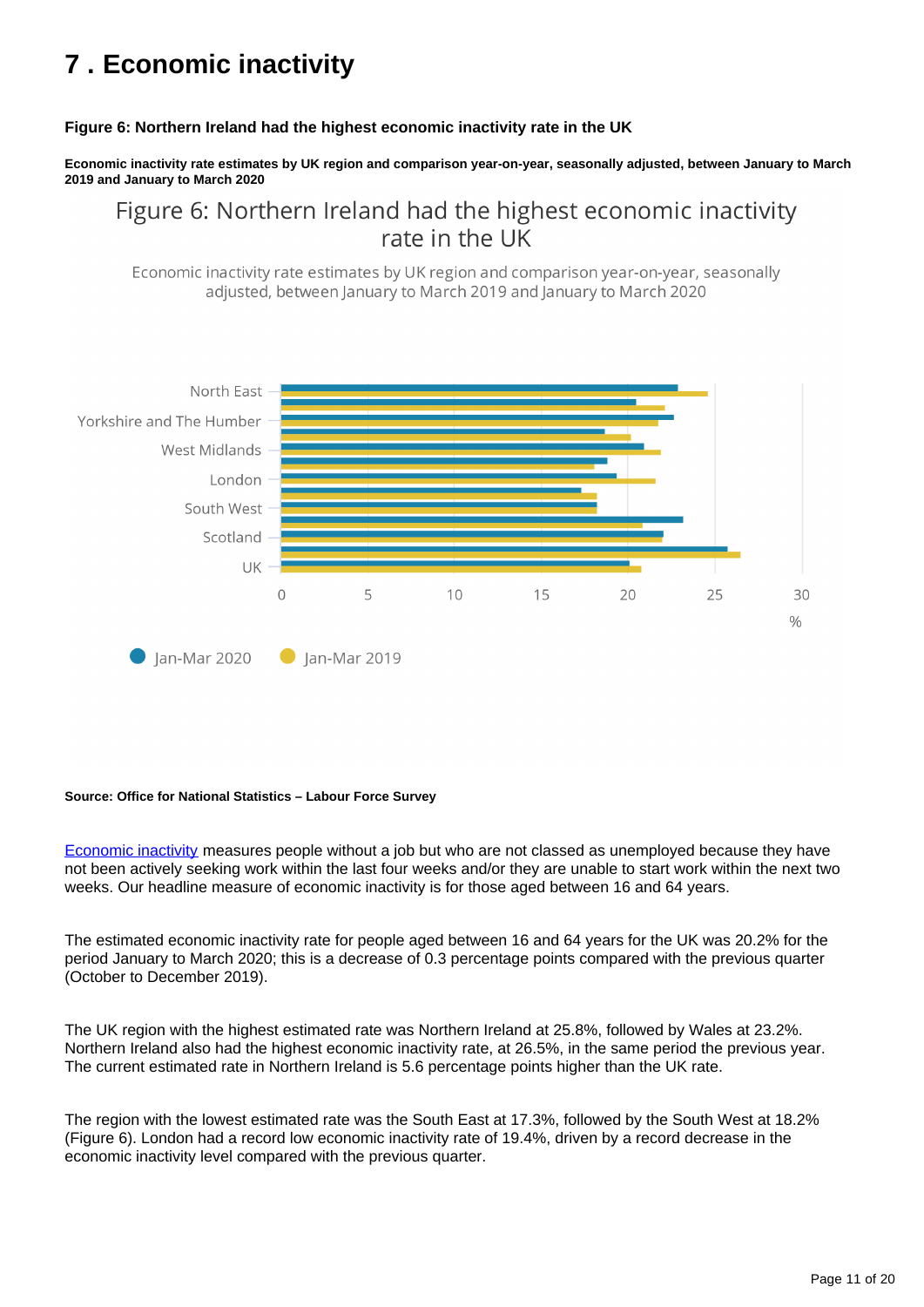The region with the largest increase in the economic inactivity rate estimate on the previous quarter (October to December 2019) was the South West at 0.7 percentage points, followed by the East Midlands, West Midlands and East of England, all at 0.1 percentage points. The region with the largest decrease in the economic inactivity rate estimate was London at 1.7 percentage points, followed by the North East at 1.3 percentage points. The South East and Northern Ireland were largely unchanged compared with the previous quarter (October to December 2019).

Over the year, the region with the largest increase in the economic inactivity rate estimate was Wales at 2.3 percentage points, followed by Yorkshire and The Humber at 0.9 percentage points. The region with the largest decrease in the inactivity rate estimate was London at 2.3 percentage points, followed by the North East at 1.8 percentage points.

## <span id="page-11-0"></span>**8 . Local labour market indicators**

### **Indicators from the Annual Population Survey**

For the period January to December 2019, the local authorities with the highest employment rate estimates in the UK were Torridge at 90.9%, Adur in West Sussex at 90.4% and Eden in Cumbria at 89.2%. Middlesbrough was the local authority with the lowest rate at 62.9%, followed by Barrow-in-Furness at 63.3% and Nottingham at 63.9%. For the period January to December 2019, the local authorities with the highest unemployment rate estimates in the UK were Birmingham at 8.2%, followed by Middlesbrough at 7.6% and Hartlepool and South Tyneside, both at 7.5%. The local authorities with the lowest rates were Eden in Cumbria at 1.5%, followed by South Lakeland at 1.6% and Hart in Hampshire at 1.7%.

### **Jobs densities (first published 21 January 2020)**

The jobs density of an area is the number of jobs per head, of resident population, aged 16 to 64 years. A high jobs density would represent an employment centre, where people commute to for work. A low jobs density would represent an area with fewer jobs, where people would commute from for work.

In 2018, the highest jobs density estimate in Great Britain was the City of London at 110.11 and the lowest was Lewisham at 0.40. Westminster (4.28) and Camden (2.17), both in London, were the next highest jobs densities. The highest jobs density estimate outside London was Watford at 1.80. After Lewisham, the lowest jobs densities were East Renfrewshire at 0.45, followed by East Dunbartonshire, Redbridge and Waltham Forest, all at 0.47.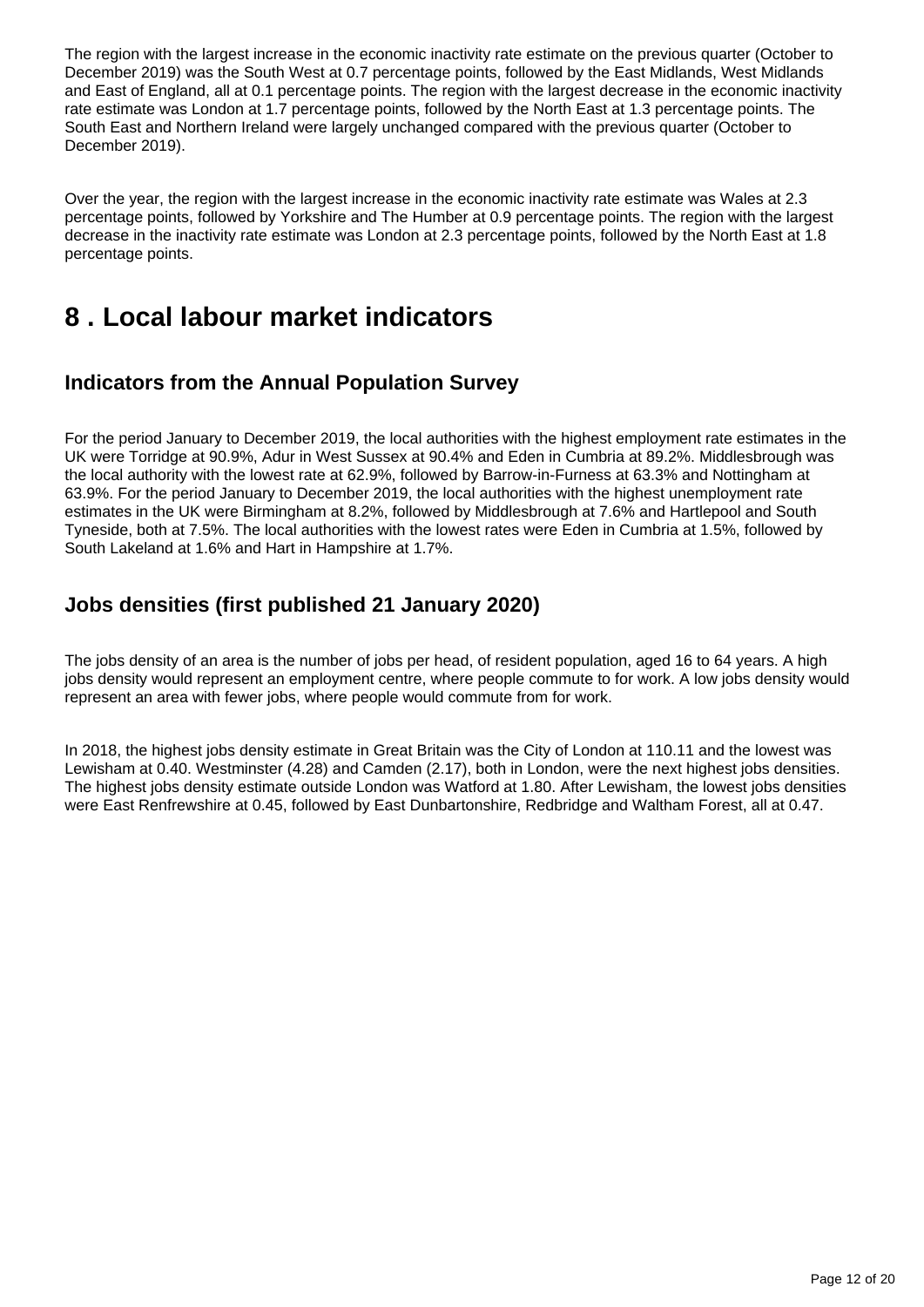# <span id="page-12-0"></span>**9 . Regional labour market data**

**[Headline Labour Force Survey indicators for all regions](https://www.ons.gov.uk/employmentandlabourmarket/peopleinwork/employmentandemployeetypes/datasets/headlinelabourforcesurveyindicatorsforallregionshi00)** 

Dataset HI00 | Released 19 May 2020

Headline labour market indicators from the Labour Force Survey (LFS) for all of the UK regions. These cover economic activity, employment, unemployment and economic inactivity. Datasets HI01 to HI12 provide all regional level indicators for each region of the UK.

[Claimant Count by unitary and local authority \(experimental\)](https://www.ons.gov.uk/employmentandlabourmarket/peoplenotinwork/unemployment/datasets/claimantcountbyunitaryandlocalauthorityexperimental)

Dataset CC01 | Released 19 May 2020

Claimant Count for people resident in local and unitary authorities, counties, and regions of the UK.

#### [Regional labour market summary](https://www.ons.gov.uk/employmentandlabourmarket/peopleinwork/employmentandemployeetypes/datasets/nationallabourmarketsummarybyregions01)

Dataset S01 | Released 19 May 2020 Labour market indicators for countries and regions of the UK, covering employment, unemployment, Claimant Count and workforce jobs.

[Local indicators for counties and local and unitary authorities](https://www.ons.gov.uk/employmentandlabourmarket/peopleinwork/employmentandemployeetypes/datasets/locallabourmarketindicatorsforcountieslocalandunitaryauthoritiesli01)

Dataset LI01 | Released 21 April 2020

Labour market indicators for local and unitary authorities, counties, and regions in Great Britain for a 12 month period.

All regional labour market datasets used in this bulletin are available on the Related data page.

# <span id="page-12-1"></span>**10 . Glossary**

### **Actual and usual hours worked**

Statistics for [usual hours worked](https://www.ons.gov.uk/employmentandlabourmarket/peopleinwork/employmentandemployeetypes/methodologies/aguidetolabourmarketstatistics#hours-of-work) measure how many hours people usually work per week. Compared with actual hours worked, they are not affected by absences and so can provide a better measure of normal working patterns. For example, a person who usually works 37 hours a week but who was on holiday for a week would be recorded as working zero actual hours for that week, while usual hours would be recorded as 37 hours.

### **Economic inactivity**

People not in the labour force (also known as economically inactive) are not in employment but do not meet the internationally accepted definition of unemployment because they have not been seeking work within the last four weeks and/or they are unable to start work in the next two weeks. The economic inactivity rate is the proportion of people aged between 16 and 64 years who are not in the labour force.

### **Employment**

Employment measures the number of people in paid work or who had a job that they were temporarily away from (for example, because they were on holiday or off sick). This differs from the number of jobs because some people have more than one job. The employment rate is the proportion of people aged between 16 and 64 years who are in employment. A more detailed explanation is available in our guide to labour market statistics.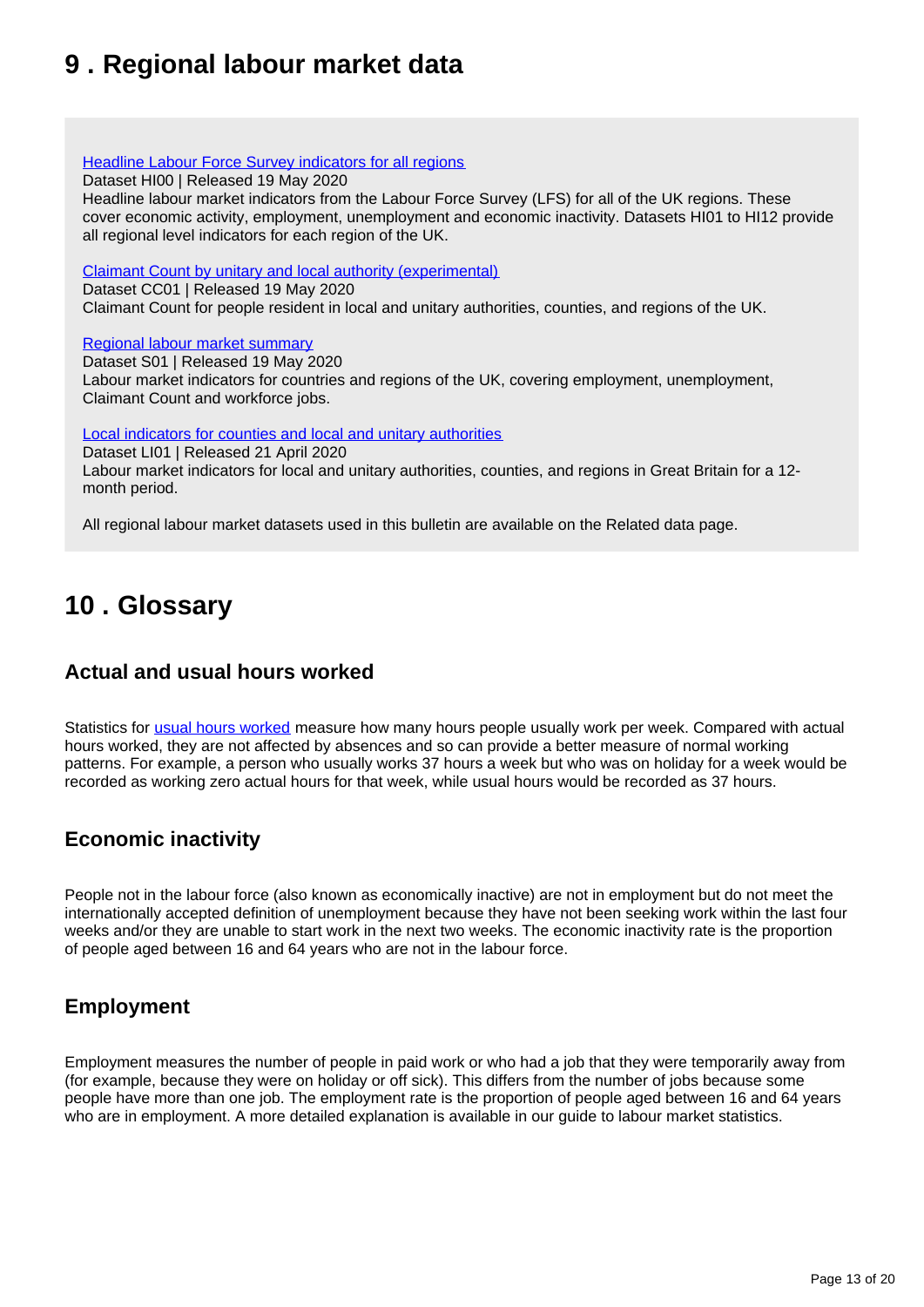### **Local labour market indicators**

Local labour market indicators cover employment, unemployment, economic inactivity and jobs density for subregional geographic areas such as local and unitary authorities, counties, and regions in the UK for the most recent 12-month period available of the Annual Population Survey (APS). The jobs density of an area is the number of jobs per head, of resident population, aged 16 to 64 years.

### **Unemployment**

Unemployment measures people without a job who have been actively seeking work within the last four weeks and are available to start work within the next two weeks. The unemployment rate is not the proportion of the total population who are unemployed. It is the proportion of the economically active population (those in work plus those seeking and available to work) who are unemployed.

A [more detailed glossary](https://www.ons.gov.uk/employmentandlabourmarket/peopleinwork/employmentandemployeetypes/methodologies/aguidetolabourmarketstatistics#glossary) is available.

# <span id="page-13-0"></span>**11 . Measuring the data**

This bulletin shows the latest main labour market statistics for the regions and countries of the UK, along with statistics for local authorities, travel-to-work areas and Parliamentary constituencies.

Data for Northern Ireland, although included in this bulletin, are available in full separately, in the Northern Ireland [Labour Market Report](https://www.nisra.gov.uk/statistics/labour-market-and-social-welfare/labour-force-survey) on the Northern Ireland Statistics and Research Agency (NISRA) website. Regional and local area statistics are available from [Nomis®](http://www.nomisweb.co.uk).

### **Latest updates**

From the March 2020 release, this bulletin has been presented in a new format, which, following a review from our publishing team, has been designed in line with the Office for National Statistics' (ONS's) new style guide and provides a more user-friendly experience. The title of the release has also changed to 'Labour market in the regions of the UK'. All previous release titles have remained unchanged but are still linked to the new release. All data contained within the release have not changed, so all data and commentary within the bulletin are still directly comparable.

### **Coronavirus (COVID-19)**

The coronavirus (COVID-19) pandemic presents challenges to accurate measurement of the labour market, as [outlined in this article.](https://www.ons.gov.uk/employmentandlabourmarket/peopleinwork/employmentandemployeetypes/articles/coronavirusandtheeffectsonuklabourmarketstatistics/2020-05-06) In response to the developing situation, we are working to ensure that we continue to publish economic statistics. For more information, please see [COVID-19 and the production of statistics.](https://www.ons.gov.uk/news/statementsandletters/covid19andtheproductionofstatistics)

We have reviewed all publications and data published as part of the labour market release in response to the COVID-19 pandemic. This has led to the [postponement of some publications and datasets](https://www.ons.gov.uk/news/statementsandletters/coronavirusimpactonlabourmarketoutputs) to ensure that we can continue to publish our main labour market data. This will protect the delivery and quality of our remaining outputs and ensure we can respond to new demands as a direct result of COVID-19.

David Freeman, head of labour market statistics at the ONS, has looked at how the ONS is responding to the pressing need for new information in his blog, [Measuring the labour market during the coronavirus](https://blog.ons.gov.uk/2020/04/20/measuring-the-labour-market-during-coronavirus/) .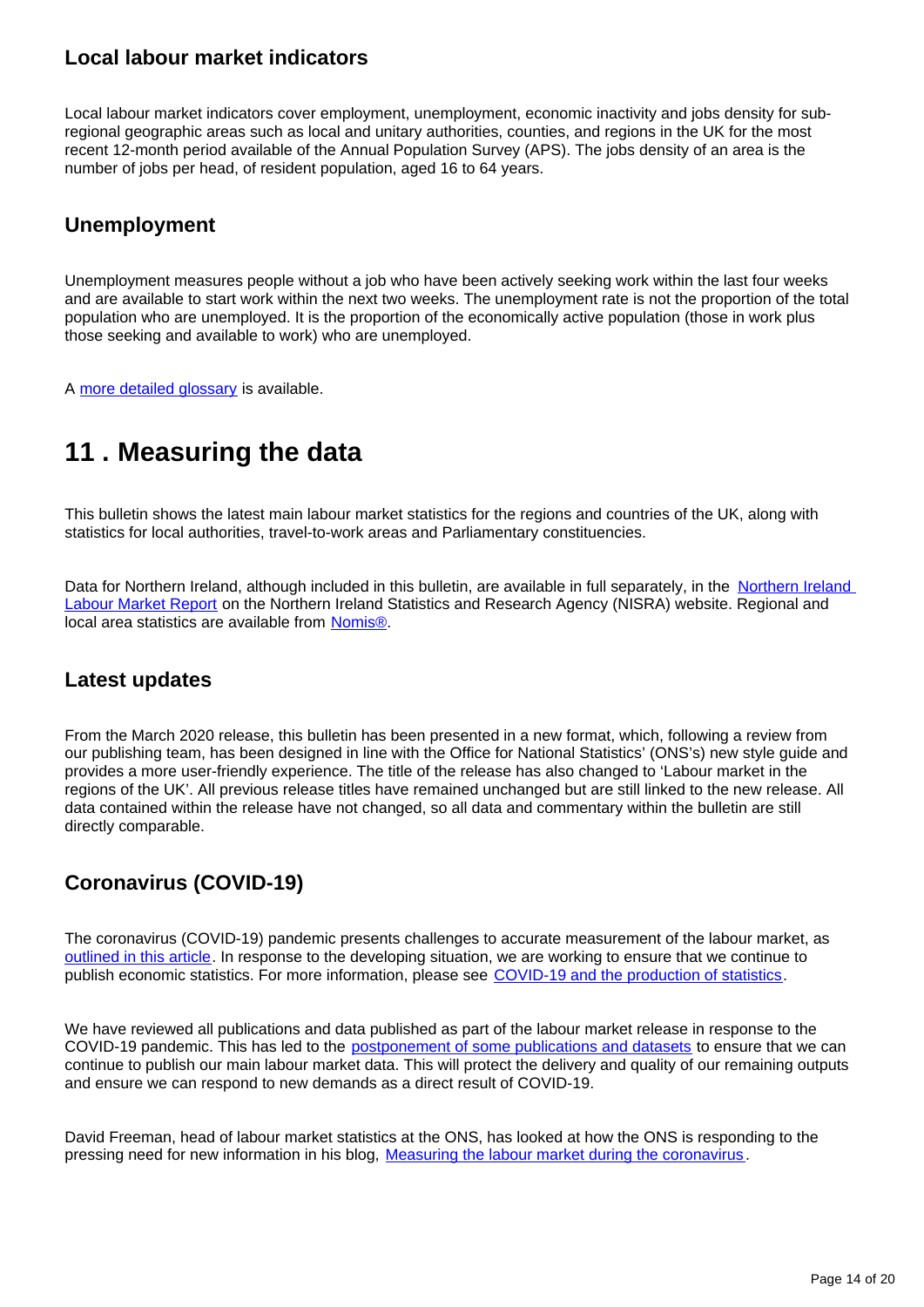For more information on how labour market data sources, among others, will be affected by the COVID-19 pandemic, see the [statement published on 27 March 2020.](https://www.ons.gov.uk/news/statementsandletters/ensuringthebestpossibleinformationduringcovid19throughsafedatacollection)

Data in this statistical bulletin and accompanying datasets relate to Labour Force Survey (LFS) interviews that took place throughout the period from the start of January to the end of March 2020. Consequently, most interviews relate to the period prior to the implementation of COVID-19 social distancing measures. Interviews in the final week of March 2020 relate to the period following the government closure of schools, introduction of lockdown and announcement of measures aimed at protecting businesses and jobs.

Other data in this statistical bulletin and accompanying datasets relate to Annual Population Survey (APS) interviews that took place throughout the 12-month period of January 2019 to December 2019 and workforce jobs estimates for December 2019, and they are largely unaffected by recent developments.

Our latest data and analysis on the impact of COVID-19 on the UK economy and population is now available on our dedicated [COVID-19 web page](http://www.ons.gov.uk/coronavirus). This is the hub for all special COVID-19-related publications, drawing on all available data.

### **Impact of COVID-19 on data collection**

The LFS design is based on interviewing households over five consecutive quarters. Generally, the first of these interviews, called wave 1, takes place face-to-face, with most subsequent interviews, for waves 2 to 5, conducted by telephone.

During March, the ONS stopped conducting face-to-face interviews, instead switching to using telephone interviewing exclusively for all waves. This caused a significant drop in the number of wave 1 responses, for weeks 11, 12 and 13, because of difficulty in obtaining telephone numbers to conduct those interviews. There was also some reduction in response for waves 2 to 5. Initially, from week 11 of the quarter, less than half of the normal wave 1 sample size was achieved and around 80% of the normal wave 2 to 5 samples.

New measures have been introduced to improve the availability of telephone numbers, which increased sample sizes during April 2020, although they were still below normal LFS sample sizes.

### **Impact of COVID-19 on survey weighting methodology**

Because of the impact on data collection, weeks 11, 12 and 13 had smaller achieved sample sizes than other weeks within the quarter. To mitigate this impact on estimates for the quarter, the weighting methodology was enhanced to include weekly calibration to ensure that samples from each week had roughly equal representation within the overall three-month estimate. This meant that any impacts seen from changes in the labour market in those weeks would be fully represented within the estimates.

### **Impact of government measures to protect businesses on the Labour Force Survey estimates**

During late March 2020, the government announced a number of measures to protect UK businesses. This included the Coronavirus Job Retention Scheme (CJRS), also referred to as furloughing, and the Self-Employment Income Support Scheme (SEISS).

The ONS classifies people within the labour market in line with International Labour Organization (ILO) definitions.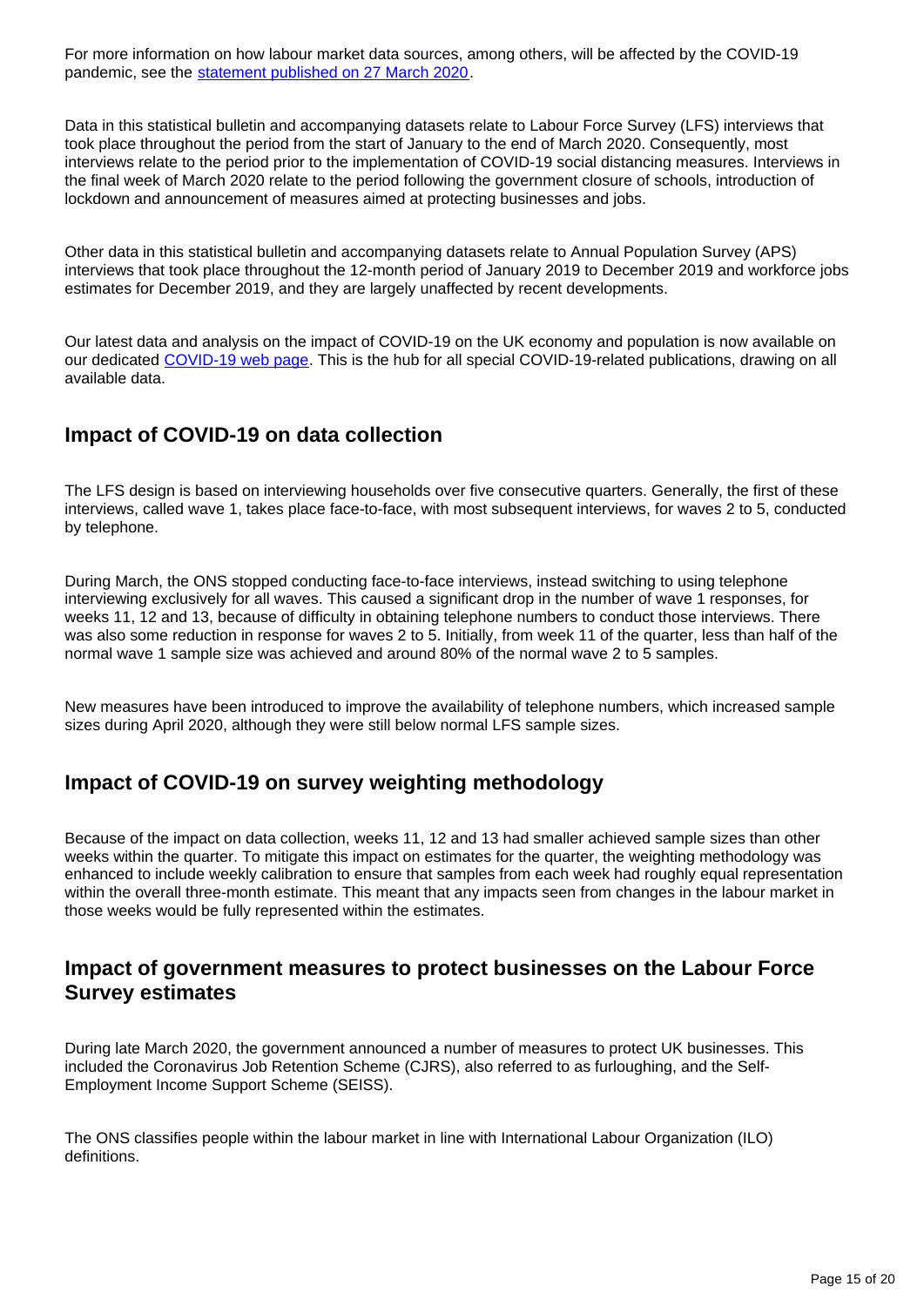Under the ILO definition employment includes employed persons "at work" (that is, those who worked in a job for at least one hour) and employed persons "not in work" because of temporary absence from a job or working time arrangements. Under the current schemes, it is likely that workers would have an expectation of returning to that job and would consider the absence from work as temporary. Therefore, those people absent from work under the current schemes would generally be classified as employed under ILO definitions.

In many cases, however, they would be employed but not in work. This absence would have an impact on the total hours worked. This would also be reflected in the average actual hours worked, which are based on the average hours per person employed rather than the average hours per person at work. While actual hours would be significantly affected, there is unlikely to be any impact on usual hours, which would reflect normal working patterns.

### **After EU withdrawal**

As the UK leaves the EU, it is important that our statistics continue to be of high quality and are internationally comparable. During the transition period, those UK statistics that align with EU practice and rules will continue to do so in the same way as before 31 January 2020.

After the transition period, we will continue to produce our labour market statistics in line with the UK Statistics Authority's Code of Practice for Statistics and in accordance with ILO definitions and agreed international statistical guidance.

### **Data sources**

This bulletin includes labour market estimates at a regional level from the LFS on total employment, unemployment and economic inactivity. More detailed regional estimates for employment by age, full-time and part-time working, economic activity and economic inactivity by age, and reasons for economic inactivity are provided using the APS. Any estimates for geographic areas below regional level are provided using the APS. In tables where the APS estimates are provided for detailed geographic areas, regional and national estimates are also provided from the APS for comparability.

The LFS is a household survey using international definitions of employment, unemployment and economic inactivity. It compiles a wide range of related topics such as occupation, training, hours of work and personal characteristics of household members aged 16 years and over. Estimates are produced every month for a rolling three-monthly period, based on interviews that took place throughout the three months; for example, February to April data in a release will be followed by data for March to May in the next release.

The APS, which began in 2004, is compiled from interviews for the LFS, along with additional regional samples. The APS comprises the main variables from the LFS, with a much larger sample size. Consequently, the APS supports more detailed breakdowns than can be reliably produced from the LFS. Estimates are produced every quarter for a rolling annual period; for example, January to December data will be followed by data for April to March when they are next updated.

A [comparison between estimates of employment and jobs](http://www.ons.gov.uk/employmentandlabourmarket/peopleinwork/employmentandemployeetypes/articles/reconciliationofestimatesofjobs/latest) is available.

### **Comparisons with earlier data**

The most robust estimates of short-term movements in estimates derived from the LFS are obtained by comparing the estimates for January to March 2020 with the estimates for October to December 2019, which were first released on 18 February 2019. This provides a more robust estimate than comparing with the estimates for December 2019 to February 2020. This is because the January and February 2020 data are included within both estimates, so observed differences are only between December 2019 and March 2020. The LFS is representative of the UK population over a three-month period, not for single-month periods.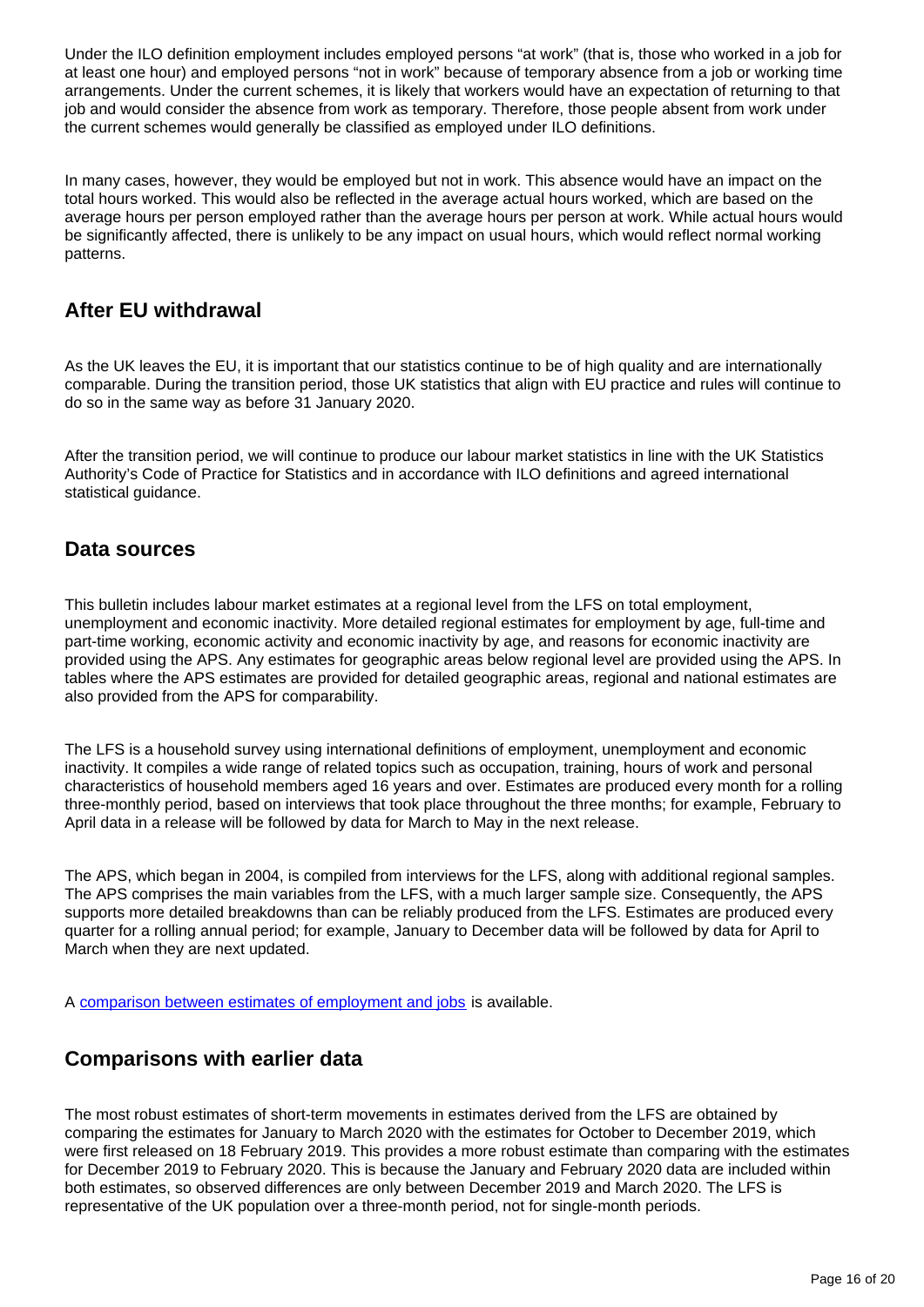### **Quality and methodology**

More quality and methodology information on strengths, limitations, appropriate uses, and how the data were created is available in the Quality and Methodology Information (QMI) reports for various labour market topics:

- [LFS QMI](https://www.ons.gov.uk/employmentandlabourmarket/peopleinwork/employmentandemployeetypes/qmis/labourforcesurveylfsqmi)
- [LFS performance and quality monitoring reports](https://www.ons.gov.uk/employmentandlabourmarket/peopleinwork/employmentandemployeetypes/methodologies/labourforcesurveyperformanceandqualitymonitoringreports)
- [APS QMI](https://www.ons.gov.uk/employmentandlabourmarket/peopleinwork/employmentandemployeetypes/methodologies/annualpopulationsurveyapsqmi)
- [Vacancy Survey QMI](https://www.ons.gov.uk/employmentandlabourmarket/peopleinwork/employmentandemployeetypes/qmis/vacancysurveyqmi)
- [Workforce jobs QMI](https://www.ons.gov.uk/employmentandlabourmarket/peopleinwork/employmentandemployeetypes/qmis/workforcejobsqmi)
- [Average weekly earnings QMI](https://www.ons.gov.uk/employmentandlabourmarket/peopleinwork/earningsandworkinghours/methodologies/averageweeklyearningsqmi)
- [Labour disputes inquiry QMI](https://www.ons.gov.uk/employmentandlabourmarket/peopleinwork/workplacedisputesandworkingconditions/methodologies/labourdisputesinquiryqmi)

Further information about the LFS is available from the LFS – user quidance.

[A guide to labour market statistics,](https://www.ons.gov.uk/employmentandlabourmarket/peopleinwork/employmentandemployeetypes/methodologies/aguidetolabourmarketstatistics) which includes a [glossary,](https://www.ons.gov.uk/employmentandlabourmarket/peopleinwork/employmentandemployeetypes/methodologies/aguidetolabourmarketstatistics#glossary) is also available for further information.

# <span id="page-16-0"></span>**12 . Strengths and limitations**

### **Strengths**

We have developed a framework for labour market statistics to describe the concepts within the labour market and their relationship to each other. The framework is based on labour supply and demand. This approach has wide international acceptance, including by the International Labour Organization (ILO).

The labour market statistics are used by a range of users, including central and local government, the media, trade unions and businesses. They are used for the analysis, evaluation, monitoring and planning of the labour market and economy. They are also used for social analysis and help inform a range of government policies towards population groups of concern (such as women, young people, older people and jobless households).

### **Accuracy and reliability**

Most of the figures in this statistical bulletin come from surveys of households or businesses. Surveys gather information from a sample rather than from the whole population. The sample is designed carefully to allow for this and to be as accurate as possible given practical limitations such as time and cost constraints, but results from sample surveys are always estimates, not precise figures. This means that they are subject to a margin of error, which can have an impact on how changes in the numbers should be interpreted, especially in the short term.

Changes in the numbers reported in this statistical bulletin (and especially the rates) between three-month periods are usually not greater than the margin of error. In practice, this means that small, short-term movements in reported rates (for example, within plus or minus 0.3 percentage points) should be treated as indicative and considered alongside medium- and long-term patterns in the series and corresponding movements in administrative sources, where available, to give a fuller picture.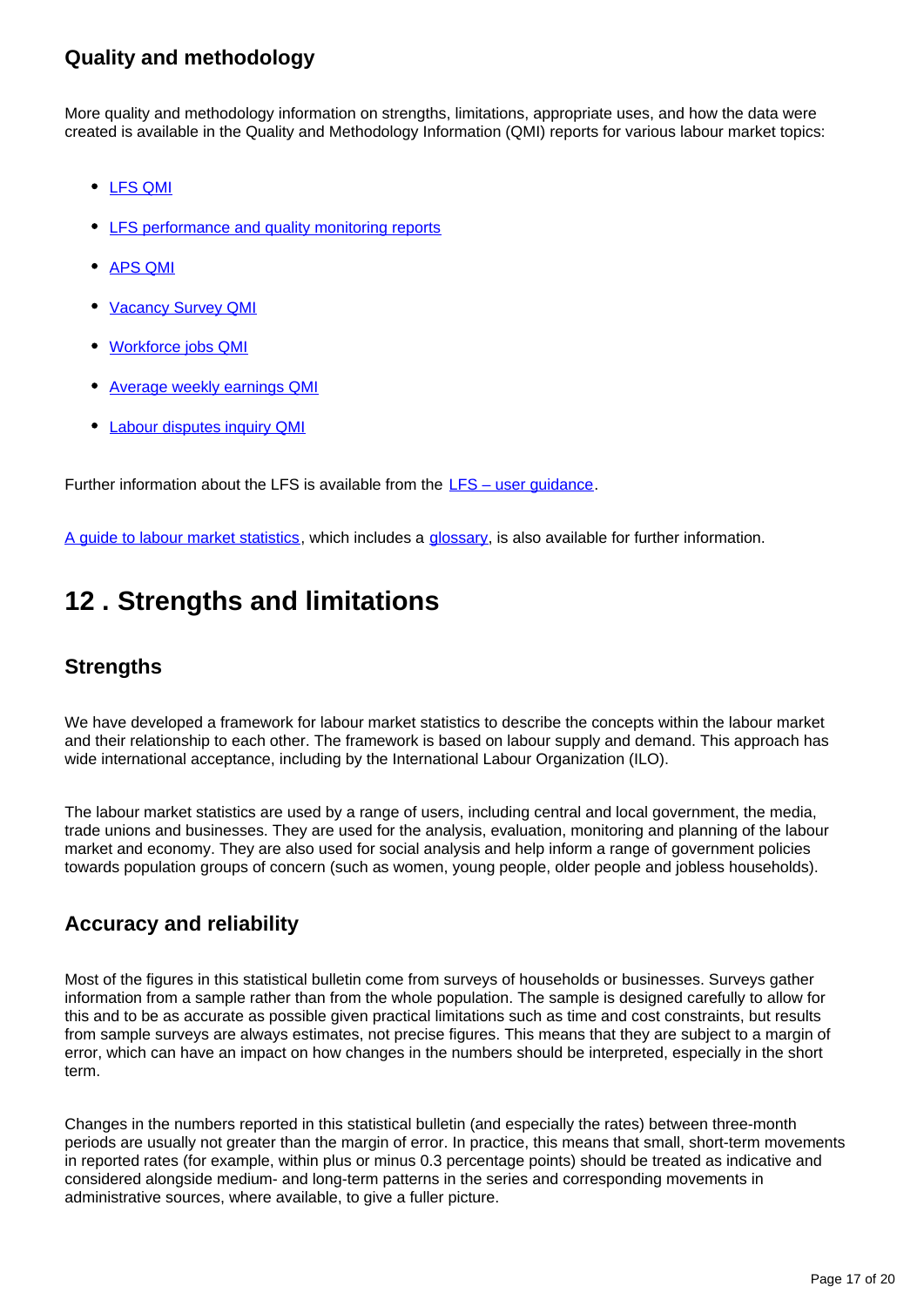### **Seasonal adjustment**

All estimates discussed in this statistical bulletin are seasonally adjusted except where otherwise stated. Like many economic indicators, the labour market is affected by factors that tend to occur at around the same time every year; for example, school leavers entering the labour market in July and whether Easter falls in March or April. To compare movements other than annual changes in labour market statistics, the data are seasonally adjusted to remove the effects of seasonal factors and the arrangement of the calendar.

### **Revisions**

One indication of the reliability of the main indicators in this bulletin can be obtained by monitoring the size of revisions. These summary measures are available in Dataset S02 Regional labour market: Sampling variability [and revisions summary](http://www.ons.gov.uk/employmentandlabourmarket/peopleinwork/employmentandemployeetypes/datasets/samplingvariabilityandrevisionssummaryforregionallabourmarketstatisticss02) and show the size of revisions over the last five years.

The revised data may be subject to sampling or other sources of error. Our standard presentation is to show five years' worth of revisions (that is, 60 observations for a monthly series, 20 for a quarterly series).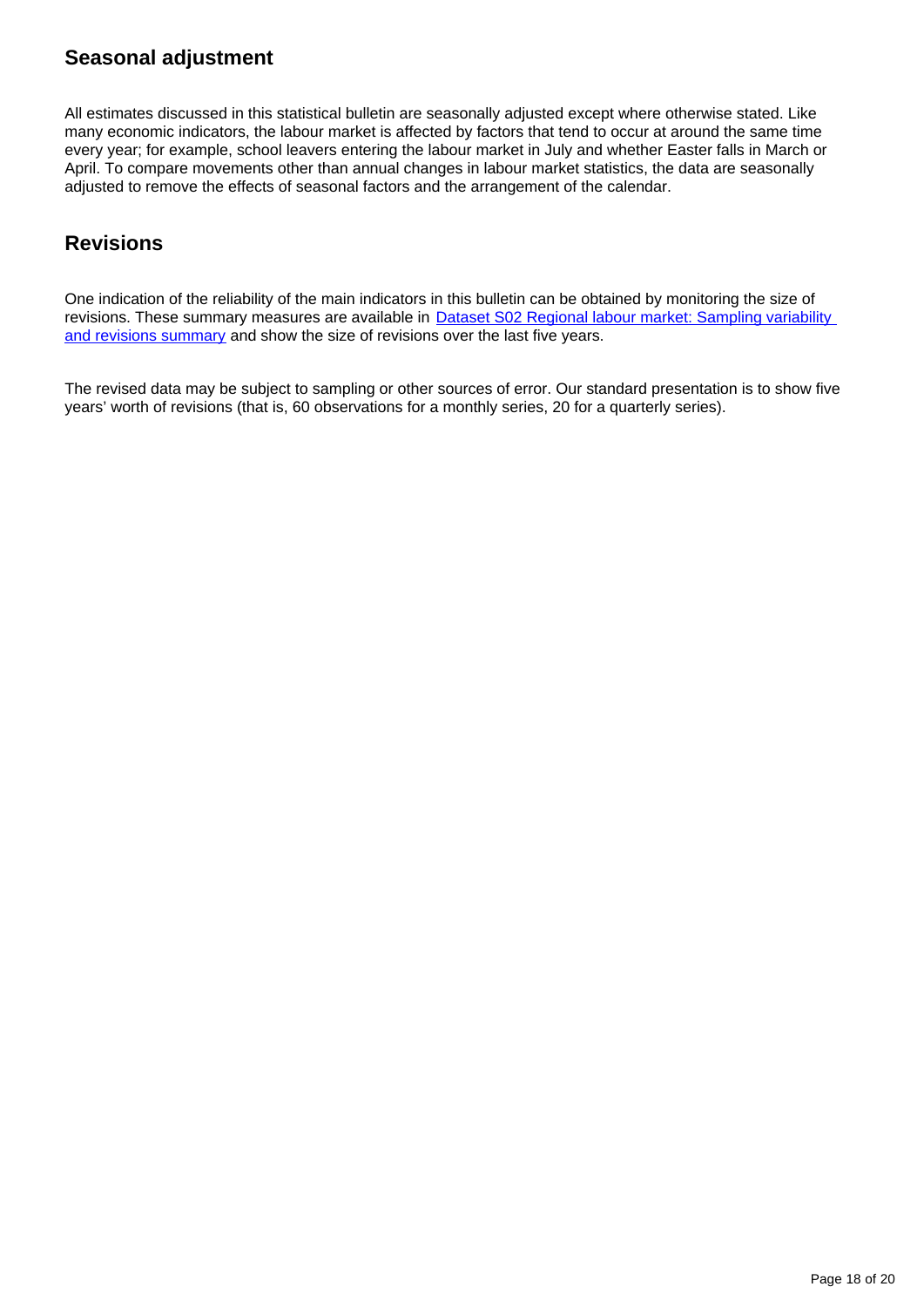### **Sampling variability**

Table 2: Labour Force Survey sampling variability

Sampling variability (95% confidence intervals) of regional Labour Force Survey estimates: January to March 2020

|                                           | <b>Employment</b><br>level, aged 16<br>and over<br>(thousands) | <b>Unemployment</b><br>level, aged 16<br>and over<br>(thousands) | <b>Economic</b><br>activity level,<br>aged 16 and<br>over<br>(thousands) | <b>Economic</b><br>inactivity<br>level, aged<br>16 to 64<br>(thousands) | <b>Employment</b><br>rate, aged 16<br>to $64$ (%) | <b>Unemployment</b><br>rate, aged 16<br>and over (%) |
|-------------------------------------------|----------------------------------------------------------------|------------------------------------------------------------------|--------------------------------------------------------------------------|-------------------------------------------------------------------------|---------------------------------------------------|------------------------------------------------------|
| North East $±34$                          |                                                                | ±15                                                              | ±33                                                                      | ±41                                                                     | ±2.1                                              | ±1.2                                                 |
| <b>North</b><br><b>West</b>               | ±63                                                            | ±23                                                              | ±61                                                                      | ±72                                                                     | ±1.3                                              | $\pm 0.6$                                            |
| Yorkshire $±55$<br>& The<br><b>Humber</b> |                                                                | ±21                                                              | ±53                                                                      | ±65                                                                     | ±1.6                                              | ±0.8                                                 |
| East<br><b>Midlands</b>                   | ±42                                                            | ±16                                                              | ±40                                                                      | ±55                                                                     | ±1.6                                              | ±0.7                                                 |
| West<br><b>Midlands</b>                   | ±54                                                            | ±24                                                              | ±50                                                                      | ±62                                                                     | ±1.5                                              | ±0.7                                                 |
| East                                      | ±59                                                            | ±20                                                              | ±57                                                                      | ±63                                                                     | ±1.4                                              | $\pm 0.6$                                            |
| London                                    | ±86                                                            | ±35                                                              | ±82                                                                      | ±82                                                                     | ±1.3                                              | ±0.7                                                 |
| South East ±71                            |                                                                | ±25                                                              | ±69                                                                      | ±77                                                                     | ±1.1                                              | ±0.5                                                 |
| <b>South</b><br>West                      | ±55                                                            | ±18                                                              | ±54                                                                      | ±68                                                                     | ±1.6                                              | ±0.6                                                 |
| <b>Wales</b>                              | ±41                                                            | ±13                                                              | ±40                                                                      | ±50                                                                     | ±2.1                                              | ±0.8                                                 |
| <b>Scotland</b>                           | ±51                                                            | ±21                                                              | ±48                                                                      | ±60                                                                     | ±1.5                                              | ±0.7                                                 |

Source: Office for National Statistics – Labour Force Survey

#### Notes

- 1. The sampling variability estimates are for 95% confidence intervals and are calculated on data that are not seasonally adjusted. [Back to table](#page-0-0)
- 2. These data are part of data table A11: Labour Force Survey sampling variability, which is part of the Labour market overview, UK release. [Back to table](#page-0-0)